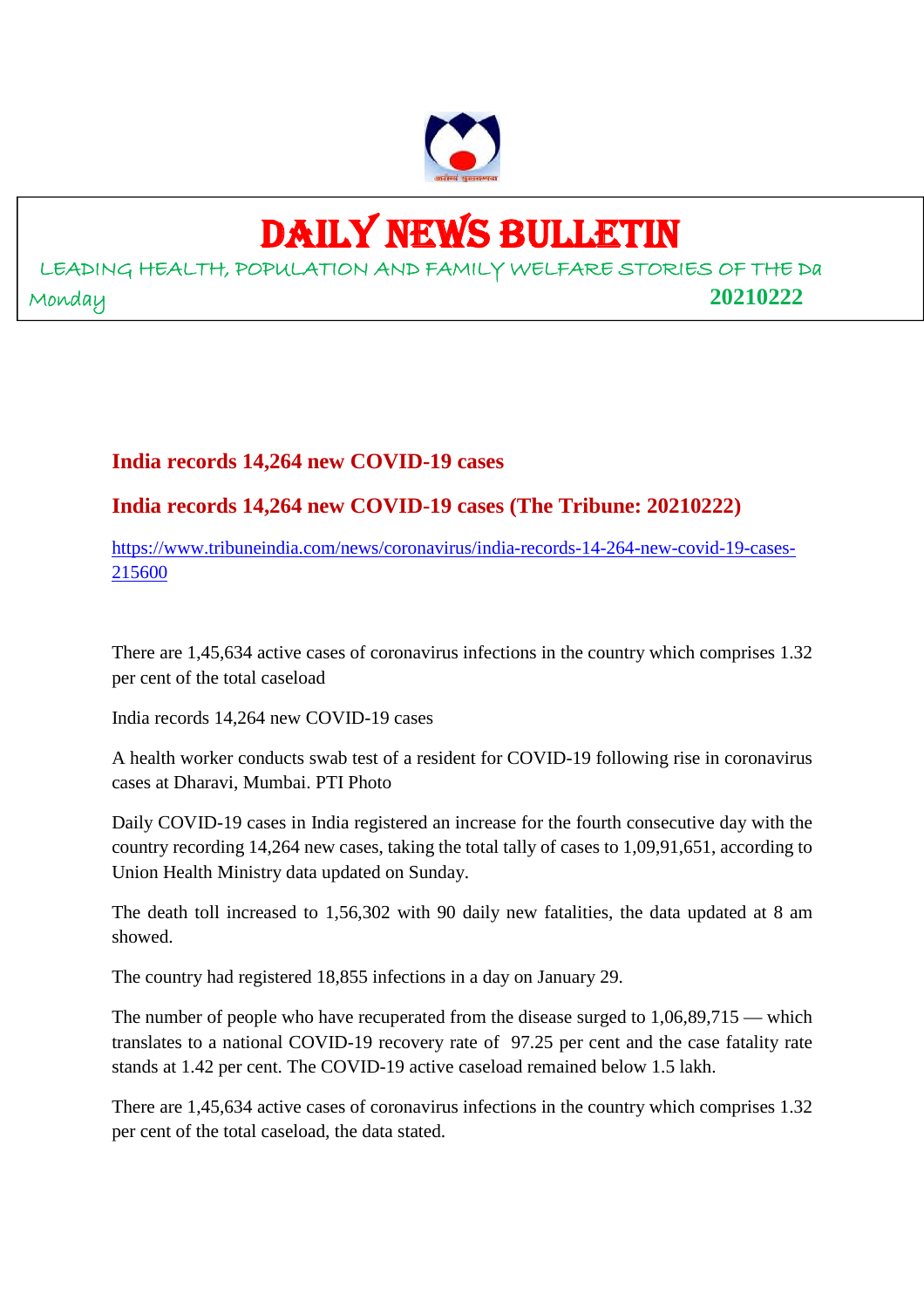India's COVID-19 tally had crossed the 20-lakh mark on August 7, 30 lakh on August 23, 40 lakh on September 5 and 50 lakh on September 16. It went past 60 lakh on September 28, 70 lakh on October 11, crossed 80 lakh on October 29, 90 lakh on November 20 and surpassed the one-crore mark on December 19.

According to the ICMR, as many as 21,09,31,530 samples have been tested up to February 20 with 6,70,050 samples being tested on Saturday. PTI

## **COVID-19 vaccine**

## **Britain to offer all adults a COVID-19 vaccine by end of July (The Tribune: 20210222)**

https://www.tribuneindia.com/news/coronavirus/britain-to-offer-all-adults-a-covid-19 vaccine-by-end-of-july-215581

Britain now aims to give the first dose to all over-50s by April 15

Britain to offer all adults a COVID-19 vaccine by end of July

Britain now aims to give the first dose to all over-50s by April 15

All adults in Britain will be offered the first shot of a COVID-19 vaccine by the end of July, Prime Minister Boris Johnson said on Saturday ahead of a planned announcement on the cautious reopening of the economy from lockdown.

Johnson will set out a roadmap to ease England's third national lockdown on Monday, having met a target to vaccinate 15 million Britons from higher-risk categories by mid-February.

Britain now aims to give the first dose to all over-50s by April 15, the government said, having previously indicated it wished them to receive the shot by May.

If all adults receive a dose by the end of July, it will be well ahead of a previous target that they would receive a vaccine by autumn.

After suffering the world's fifth-worst official COVID-19 death toll and a series of mishaps in its pandemic response, Johnson's government moved faster than much of the West to secure vaccine supplies, giving it a head start.

Johnson cautioned that there was a need to avoid complacency, adding that lockdown would only be lifted slowly.

"We will now aim to offer a jab to every adult by the end of July, helping us the most vulnerable sooner, and take further steps to ease some of the restrictions in place," Johnson said in a statement.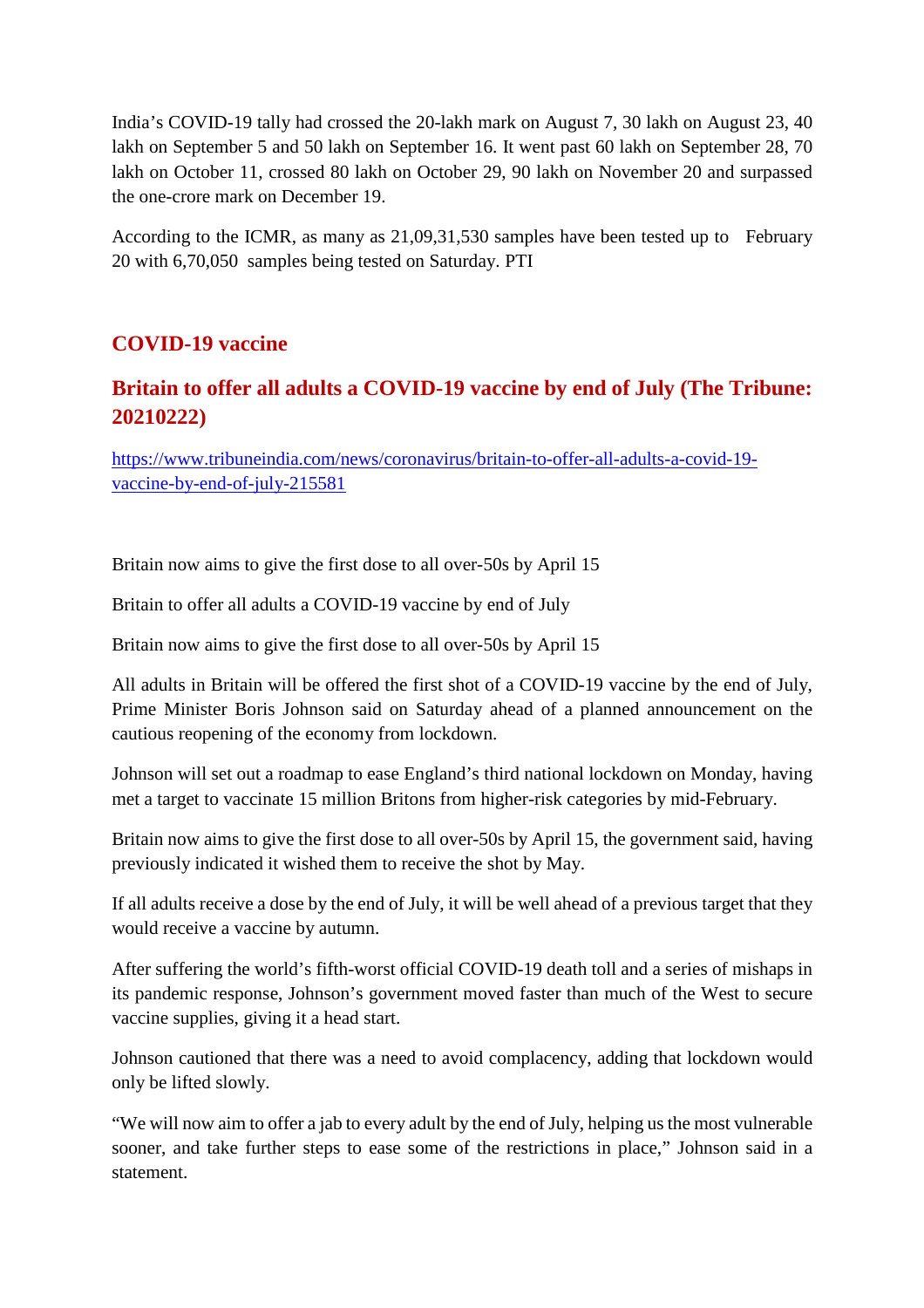"But there should be no doubt - the route out of lockdown will be cautious and phased, as we all continue to protect ourselves and those around us."

So far, the United Kingdom has given the first dose of vaccine to 17.2 million people, over a quarter of its 67 million population and behind only Israel and the United Arab Emirates in vaccines per head of population.

Two vaccines - one made by Pfizer and BioNTech, and another developed by the University of Oxford and AstraZeneca - are being rolled out, and UK officials have advised that there can be a 12-week gap between doses.—Reuters

## **Vaccination**

## **100% vaccination target acheived in Panchkula (The Tribune: 20210222)**

https://www.tribuneindia.com/news/coronavirus/100-vaccination-target-acheived-inpanchkula-215484

100% vaccination target acheived in Panchkula

Photo for representational purpose only

Panchkula: The Panchkula Health Department on Saturday achieved 100 per cent target of vaccinating 200 healthcare workers with Covid-19 vaccine. While 177 beneficiaries received the second dose, 23 received the first jab. No Adverse Event Following Immunisation (AEFI) was reported. The vaccination drive was held at two sites - Civil Hospital in Sector 6 and Alchemist Hospital. As many 8,885 beneficiaries – 4,207 healthcare workers and 4,678 frontline workers – have received the vaccine. —TNS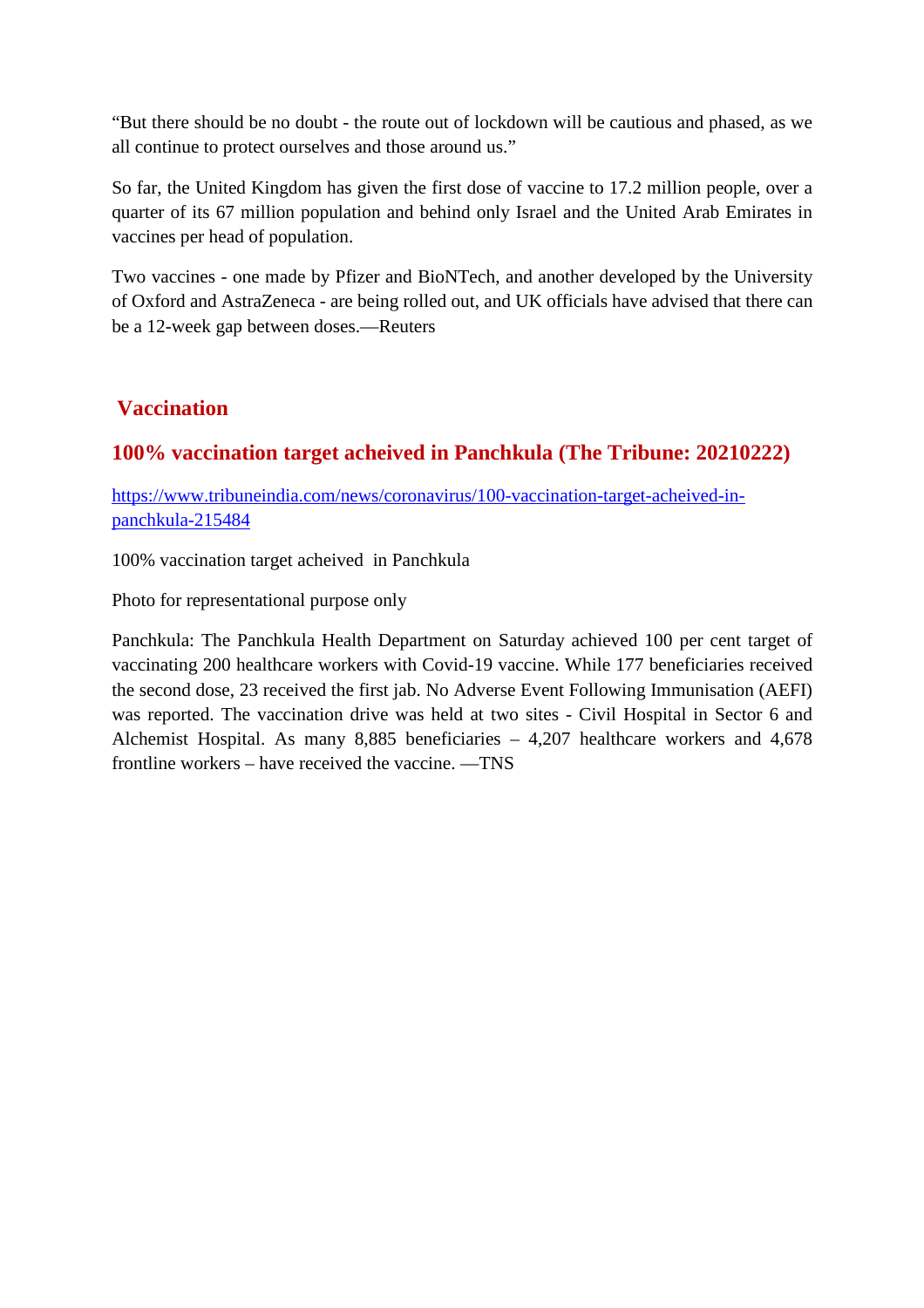## **Coronavirus | Daily vaccination rate**

# **Coronavirus | Daily vaccination rate will soon increase exponentially, says task force member (The Hindu: (The Hindu: 20210222)**

https://www.thehindu.com/sci-tech/health/daily-vaccination-rate-will-soon-increaseexponentially-says-task-force-member/article33895684.ece

A health worker administers COVID-19 vaccine in Visakhapatnam. File | Photo Credit: K.R. Deepak

"The number of vaccination sessions held each day has increased from around 3,000 to over 12,000 now. In the next few weeks, the number of sessions will cross 50,000"

As on February 20, nearly 10.1 million healthcare workers and frontline workers have been vaccinated. The target is to vaccinate 300 million people with two doses of COVID-19 vaccine by July, for which the daily vaccinations have to be over 1 million. However, the seven-day average is currently only 0.38 million vaccinations per day.

On January 16, when the mass COVID-19 vaccination programme began in India, only 3,352 sessions were held and 0.19 million people were vaccinated.

"The vaccination rate will increase exponentially in the next few weeks," says Dr. N.K. Arora, Head of the Operations Research Group of the COVID-19 Task Force.

"The number of vaccination sessions held each day has already increased from around 3,000 in the beginning to over 12,000 now. In the next few weeks, the number of vaccination sessions a day will cross 50,000." Since each session can vaccinate 100 people a day, Dr. Arora is optimistic that India will be able to vaccinate around five million people every day.

"There was vaccine hesitancy in the beginning but more than one month after the vaccination programme began, we see an increasing number of healthcare workers coming forward to take the vaccine," he says. "This is the first time anywhere in the world vaccination of adults has been undertaken. So there was hesitancy in the beginning."

Dr. Arora adds: "India has the capacity to vaccinate millions of children. For instance, in the case of the pulse polio programme, over 170 million children are vaccinated in a week. Though it is oral administration of the vaccine, it testifies the ability of the programme to reach such a huge number of children in a week."

Admitting that glitches in the CoWIN platform have been slowing down the daily uptake of COVID-19 vaccines, Dr. Arora says that in a week the glitches will be fixed. "In a week or two, people over 50 years will be able to self-register on the CoWIN platform and take the vaccine," he says.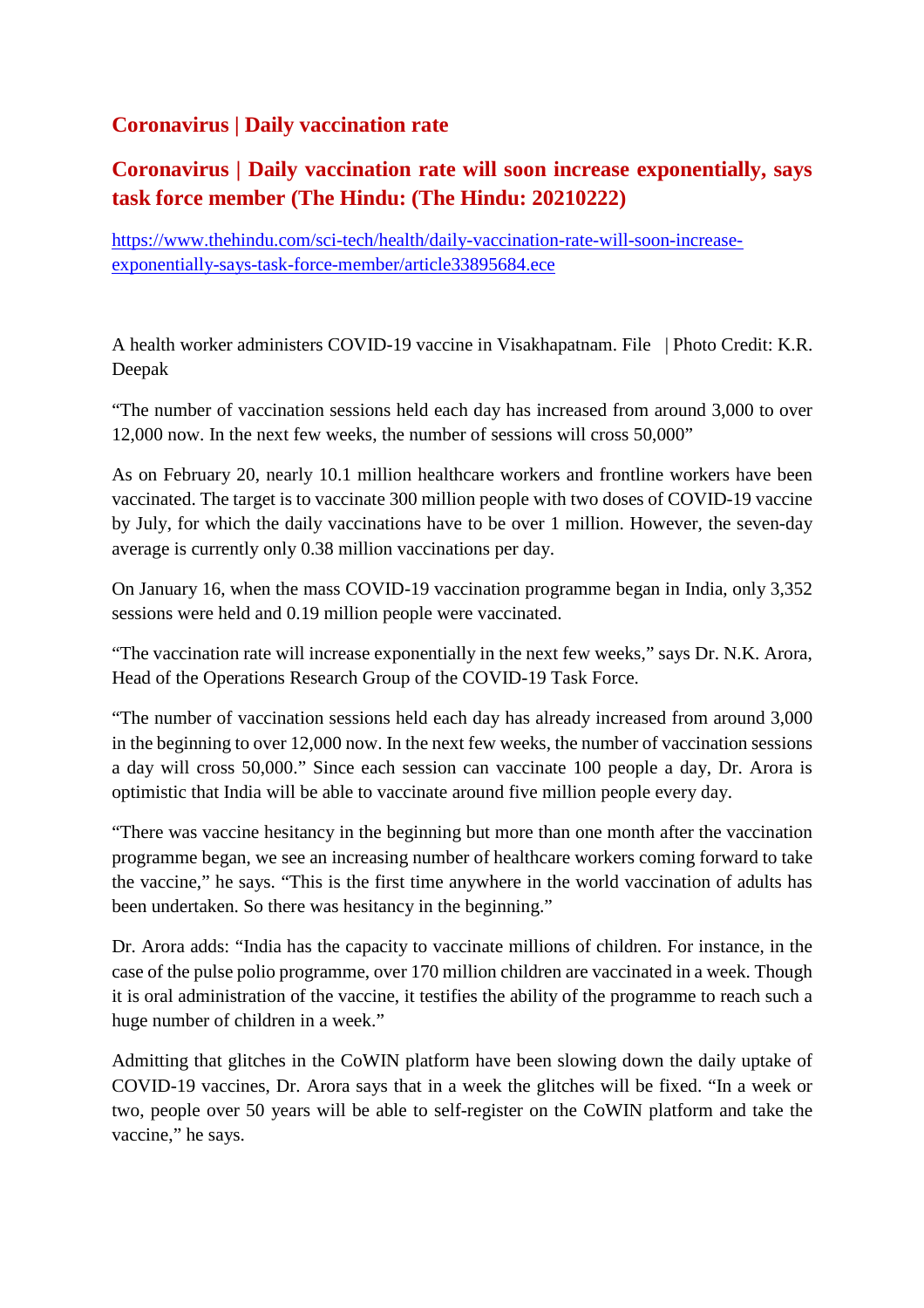The population above 50 years of age, and people below 50 years with comorbidities are scheduled to start receiving the COVID-19 vaccine from March onwards.

When asked if more vaccines will be supplied to States such as Kerala, Maharashtra, Chhattisgarh, Madhya Pradesh, Punjab and Jammu and Kashmir, which are seeing increased number of daily fresh cases, Dr. Arora said each State is provided with sufficient number of vaccines and it is for the respective States to increase the daily number of vaccines administered.

On Saturday, Adar Poonawalla, CEO of Serum Institute of India, Pune, tweeted: "Dear countries & governments, as you await Covishield supplies, I humbly request you to please be patient. Serum Institute has been directed to prioritise the huge needs of India and along with that balance the needs of the rest of the world. We are trying our best."

## **Coronavirus | Variants**

## **Coronavirus | Variants with two specific mutations may evade antibodies, says virologist: (The Hindu: 20210222)**

https://www.thehindu.com/sci-tech/health/coronavirus-variants-with-two-specific-mutationsmay-evade-antibodies-says-virologist-shahid-jameel/article33894768.ece

Shahid Jameel, Virologist, and Director, Trivedi School of Biosciences, Ashoka University

The spike protein of the coronavirus enables it to bind to the ACE2 receptor on host cells — a process which studies have show to be crucial for the virus to enter the cells and cause infection.

Variants of the novel coronavirus carrying two specific mutations in their spike protein may evade antibodies and make vaccines less effective, according to eminent virologist Shahid Jameel, who says the need of the hour is to improve surveillance for "homegrown" lineages of the virus.

Dr. Jameel, Director of the Trivedi School of Biosciences at Ashoka University in Haryana, said these two mutations would lead to a "drastic change" in the structure of the part of the spike protein that binds with antibodies, making vaccines less effective against such variants.

The spike protein of the coronavirus enables it to bind to the ACE2 receptor on host cells — a process which studies have show to be crucial for the virus to enter the cells and cause infection.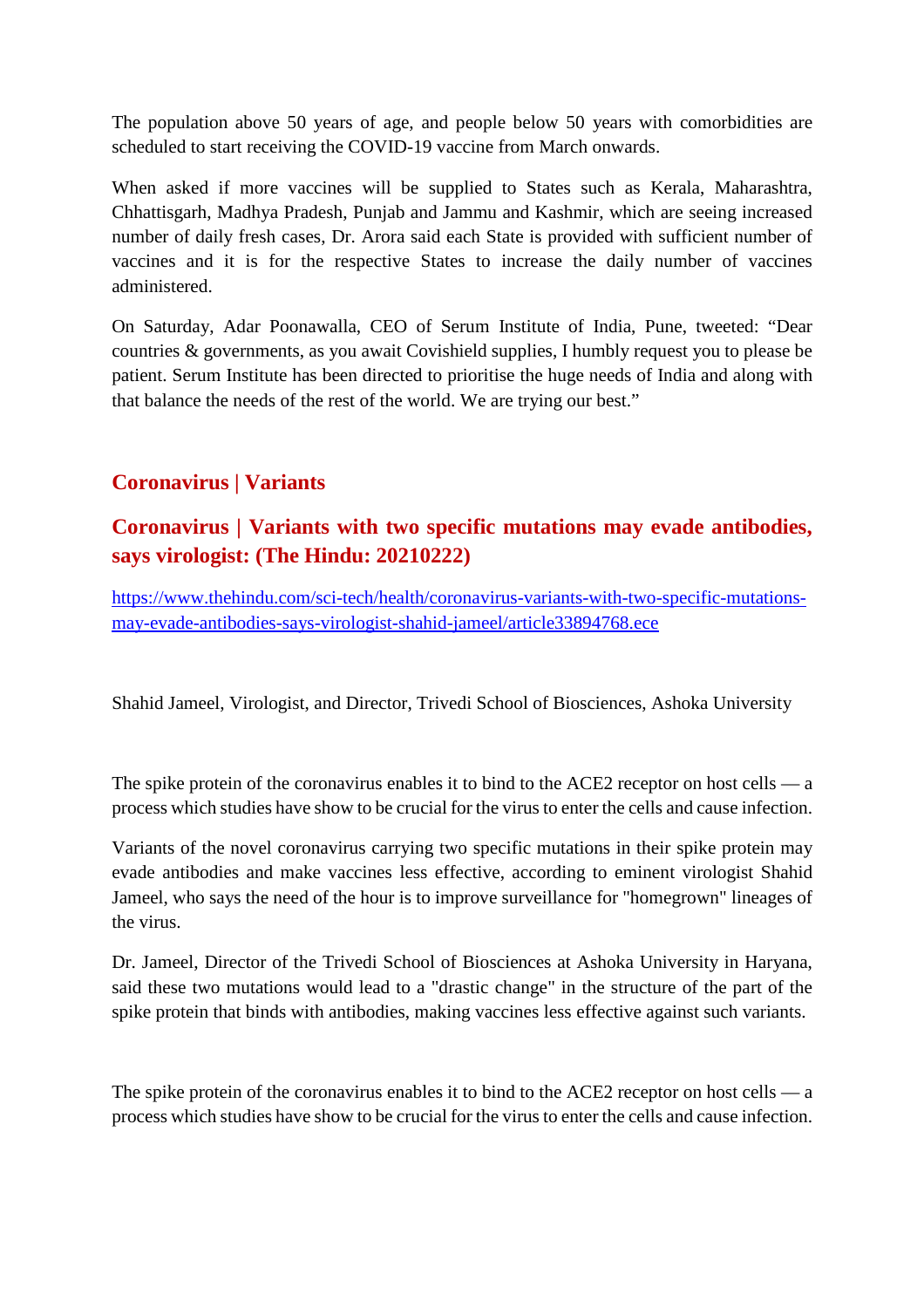According to the noted virologist, currently, the data is consistent with poor activity of neutralising antibodies against the South African lineage of the coronavirus, which carries both these mutations on the spike protein.

At GYANTEEKA, an online presentation-discussion series hosted by the Indian National Young Academy of Science (INYAS), New Delhi to spread awareness and bust myths on vaccines, Dr. Jameel said these mutations are in the 501st and 484th amino acid building blocks that make up the virus spike protein.

In his presentation on Saturday, the noted virologist said both these mutations happen at the interface where antibodies bind to the virus spike protein.

"At the interface, there are a couple of key amino acid residues. One is the N501Y mutation. Another emerging mutation is the E484K mutation, and if you notice, the 484 changes negatively charged amino acid into positively charged amino acid," he explained in his presentation, citing studies.

"If you have both 501 and 484 mutations happening at the same time in the same virus, that virus is likely to either evade antibody response, or it is going to make the antibodies less effective. That's the take-home," he added.

On Tuesday, the Health ministry said four people in the country tested positive for infection with the South African variant, and one for the Brazil variant — a first for India.

While in India, there have not been reports of community transmission of these virus, Dr. Jameel believes the need of the hour is also to look out for homegrown variants. "Remember India already has about 11 million infections now, so there could easily be homegrown variants and I think for that it is very important to have genomic surveillance, which is done at scale," the virologist said.

"And for that government of India has set up an inter-ministerial Group which is called INSA COG which brings together 10 different National Laboratories to start sequencing at a density of about 5%," he added.

Currently, the virologist said India is sequencing at a density of about 0.05%.

"So essentially, the plan is to upscale sequencing about a hundredfold in the country," Dr. Jameel added.

A recent study by the scientists of CSIR-Centre for Cellular and Molecular Biology (CCMB) in Hyderabad analysed over 5,000 coronavirus variants, describing how the virus has evolved over the course of the pandemic.

It found that a variant carrying the N440K mutation is spreading a lot more in the southern States of India.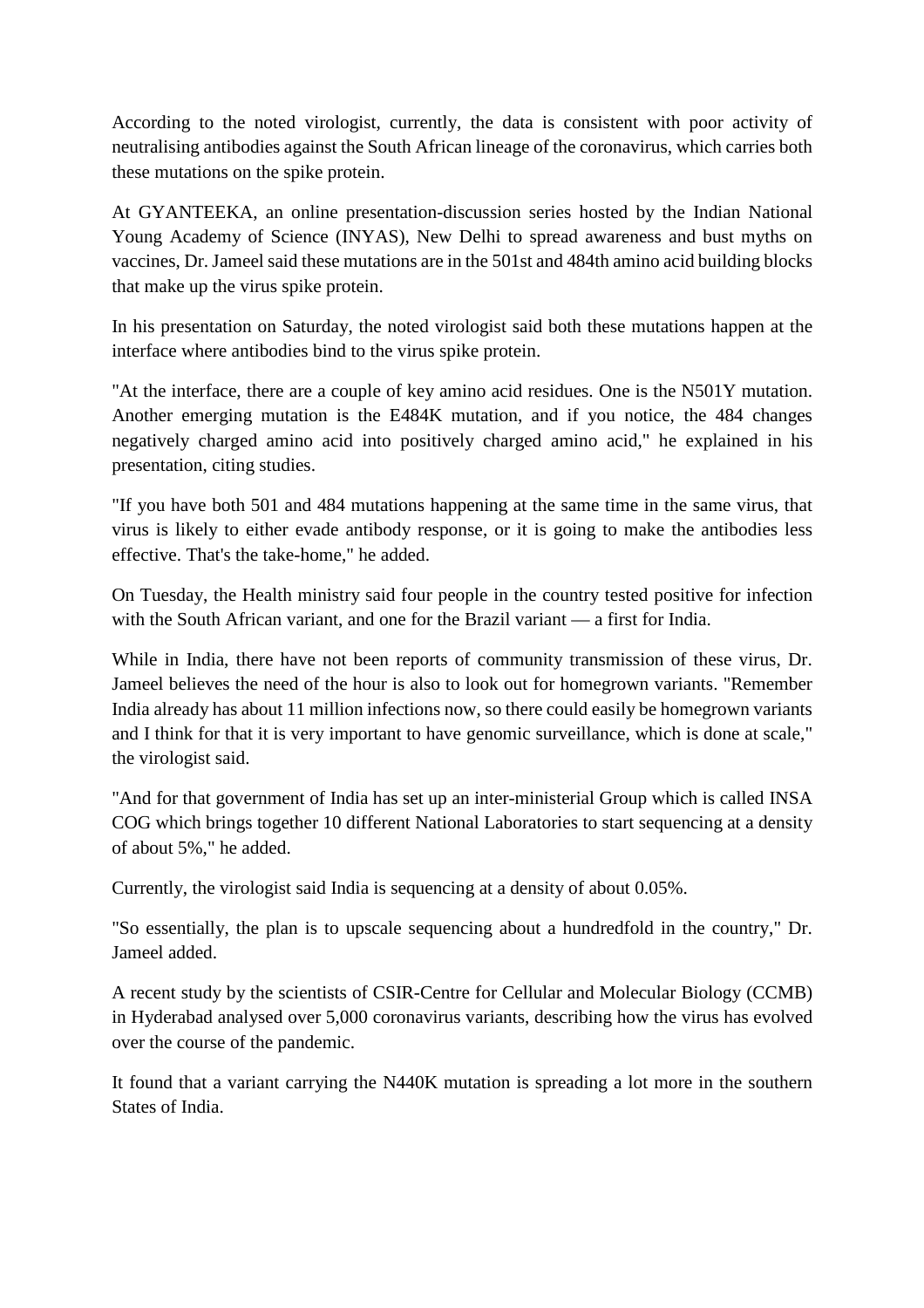"We now have emerging evidence that the N440K variant is spreading a lot more in southern states. Closer surveillance is needed to understand its spread properly," CCMB Director Rakesh Mishra said in a statement.

While variants with immune-escape such as the South African variant have been identified with only a low prevalence in India, Dr. Mishra believes this could be because not enough sequencing has been done.

"More coronavirus genomes need to be sequenced across the country to accurately identify the emergence of these and other new variants," he added.

## **Post-menopausal**

## **You need to change your post-menopausal skincare routine; find out why (The Indian Express: 20210222)**

https://indianexpress.com/article/lifestyle/life-style/change-skincare-routine-menopause-7195543/

Start incorporating these changes so you can delay the onset of aging

menopause, skincare routine for 50s woman, menopause skincare routine, what is menopause, menopause news, menopause skincareChange is inevitable, but you can still keep taking care of your skin. (Photo: Pixabay)

While menopause is the most natural process a woman goes through, no one prepares her for it. But just like any other change, it brings about significant transitions. Dr Mikki Singh, a dermatologist, cosmetologist, trichologist and head of Centre of Excellence, Bodycraft Clinic in Bengaluru says: "During menopause, women might experience dryness, adult acne, melasma, and thinning of the skin."

She explains one of the main causes of all these changes is that the body faces a reduction in the stimulation of estrogen and collagen. In order to keep dullness and sagging away, one needs to modify their skincare routine according to the needs of the body. She mentions some of the steps that can be followed.

As we age, our body produces less collagen and that is why our skin gets drier. "Hydrate your skin by cleansing it, but not too much that the natural oils are stripped off.

"Use a moisturiser that suits you and helps you keep your skin hydrated at all times," suggests Dr Singh. She adds that drinking water can help flush out toxins. "Water is your best friend."

READ |Signs your skin is begging for a change of routine

Never forget your sunscreen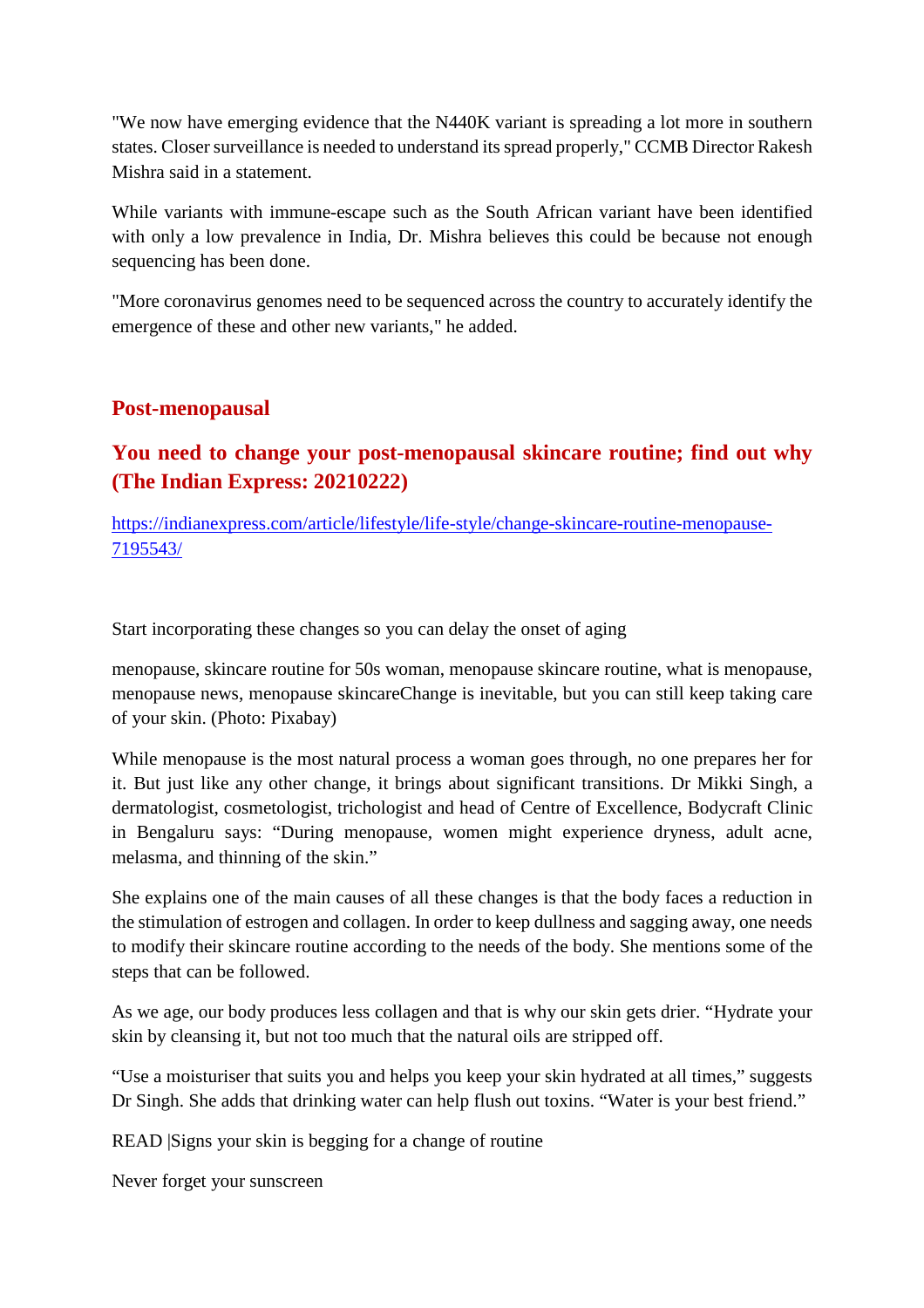It is no secret that UVA/UVB rays can cause age spots and accelerates signs of aging. You must wear sunscreen indoors, too. "During the period of menopause — because of the decrease in the production of collagen in the body — the skin starts to age faster. You must carry your sunscreen with you all the time and apply a minimum of 30 SPF," suggests the dermatologist.

Visit a dermatologist regularly

Dr Singh shares how women who have never experienced acne in their life complain about adult acne and melasma during menopause. "Although it is not similar for every woman, it is better to visit your dermatologist to understand the changes that your skin is going through which can help you do just the right thing."

Skin boosters are enriched with a rich component known as 'hyaluronic acid', which can help keep your skin hydrated from the inside and reduce the fine lines. "It should be incorporated into your yearly skincare plan as these skin boosters last somewhere between six to nine months and can help keep the skin supple."

For more lifestyle news, follow us: Twitter: lifestyle ie | Facebook: IE Lifestyle | Instagram: ie lifestyle

### **Vaccination (Hindustan: 20210222)**

https://epaper.livehindustan.com/imageview\_654624\_108101572\_4\_1\_22-02- 2021\_2\_i\_1\_sf.html

से सभी स्वास्थ्य केंद्रों में टीकाकरण की

तैयारी आरंभ करें। इनमें अस्पताल. .<br>मेडिकल कॉलेज, प्राथमिक स्वास्थ्य

केंद्र से लेकर उप केदों तक में इंतजाम

करने को कहा गया है। टीकाकरण के

लिए इन केंद्रों में आवश्यक कोल्डचेन

सुनिश्चित करेंकि सप्ताह में कम से कम

्<br>चार दिन टीकाकरण हो और एक मार्च

.<br>से यह विस्तारित स्वरूप में हो। मुख्य

सचिवों को कहा गया है कि वह स्वास्थ्य

मख्य सचिवों को कहा गया है कि

तैयार करने को कहा गया है।

# एक मार्च से टीकाकरण की व्यापक तैयारी करें

### सभी स्वास्थ्यकर्मियों को टीका लगाने के प्रयास

स्वास्थ्य सचिव ने कहा कि काफी संख्या में स्वास्थ्यकर्मी और अग्रिम पंक्ति के कार्यकर्ता अभी टीका लगवाने नहीं आए हैं। इसलिए यह भी सुनिश्चित करें कि ऐसे सभी लोगों को टीका लगाया जाए। उन्होंने कहा कि 50 साल से अधिक उम्र को पंजीकृत करने के लिए कोविन में भी आवश्यक इंतजाम किए गए हैं।

अधिकारियों को इस बाबत निर्देश जारी करें। 16 जनवरी से टीकाकरण शरू हुआ था और 18 फरवरी को एक करोड का आंकडा पार कर गया है।

तीसरी श्रेणी में 27 करोड़ लोगः सरकार पहले ही घोषणा कर चकी है कि मार्च में तीसरी श्रेणी, जिसमें 50 साल से अधिक उम्र के लोग हैं, के लोगों का टीकाकरण किया जाएगा। 50 साल से अधिक उम्र के लोगों एवं बीमार

व्यक्तियों की संख्या करीब 27 करोड .<br>के करीब होने का अनुमान है। बहरहाल इस पत्र में स्वास्थ्य सचिव ने एक मार्च .<br>से टीकाकरण की व्याप्त तैयारियां करने की बात तो राज्यों से कही हैं, लेकिन यह स्पष्ट नहीं किया है कि 50 पार के लोगों का टीकाकरण कब से शुरू होगा। माना जा रहा है कि राज्यों को तैयारियों के आधार पर फरवरी के आखिर में इस पर अंतिम निर्णय लिया जाएगा।



#### नई दिल्ली | विशेष संवाददाता

स्वास्थ्य कार्यकर्ताओं एवं अग्रिम पंक्ति के कार्मिकों के बाद अब 50 साल से अधिक उम्र के लोगों को कोरोना टीका लगाने की तैयारी तेज हो गई है। केंद्रीय स्वास्थ्य सचिव राजेश भूषण ने राज्यों के मुख्य सचिवों को पत्र लिखकर कहा है कि वह सभी प्रकार के स्वास्थ्य केंद्रों में व्यापक पैमाने पर टीकाकरण की तैयारियों के इंतजाम करें। मार्च में 50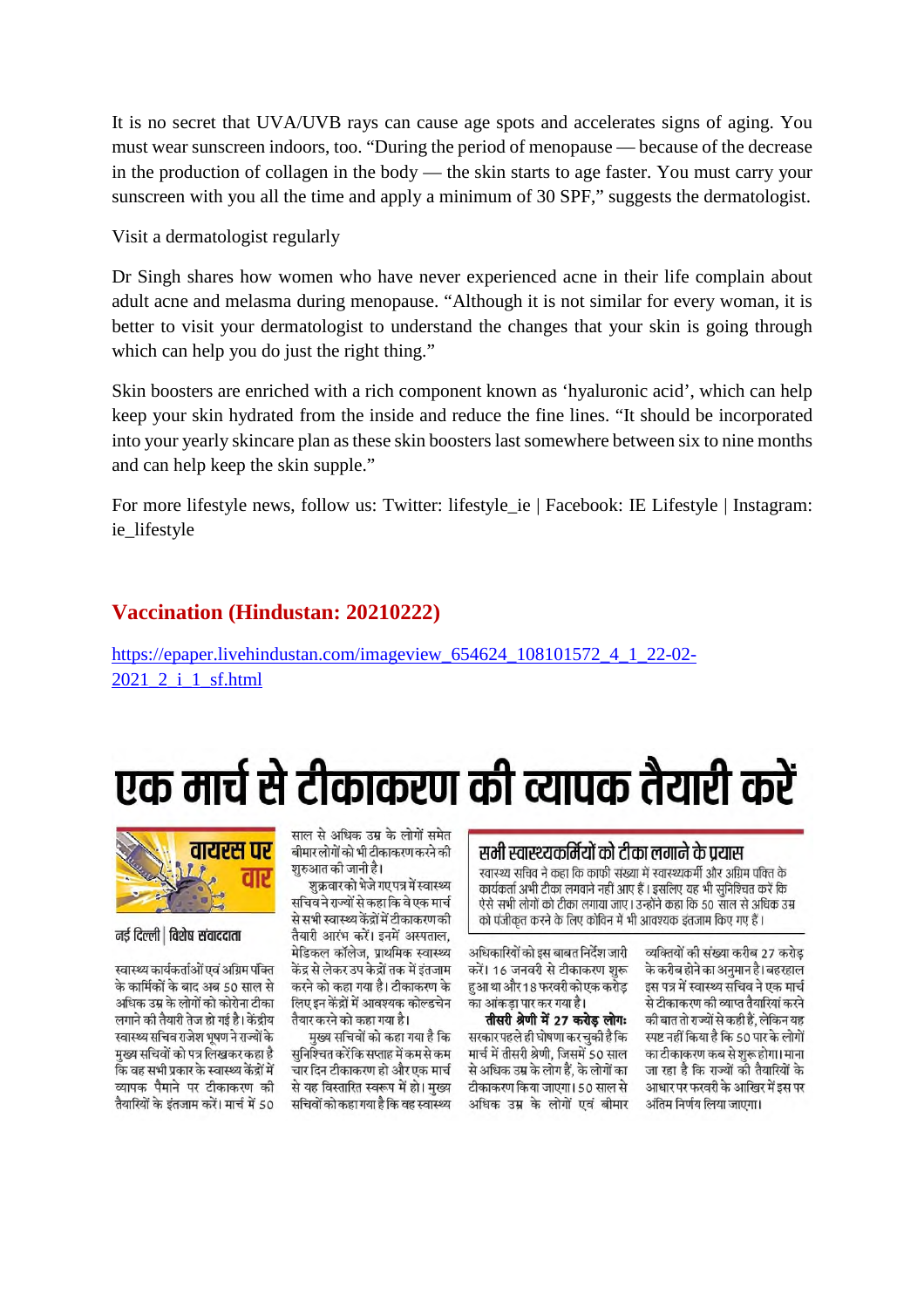# **Oximeter (Hindustan: 20210222)**

https://epaper.livehindustan.com/imageview\_654624\_108103146\_4\_1\_22-02- 2021\_2\_i\_1\_sf.html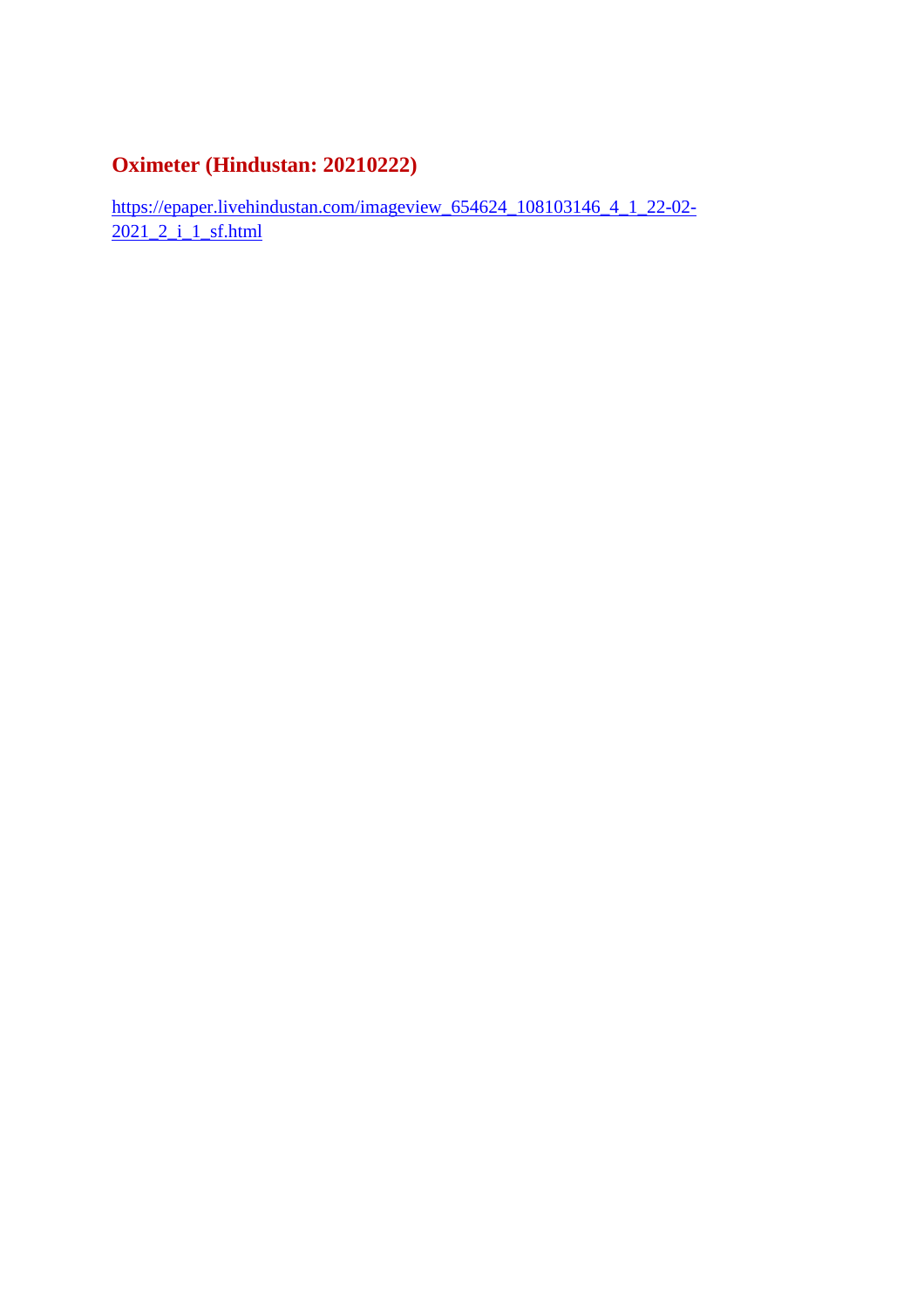# पल्स ऑक्सीमीटर सांवली त्वचा पर काम नहीं करता

# दावा

# नई दिल्ली | हिन्दुस्तान ब्यूरो

कोरोना वायरस के खिलाफ जंग में पल्स ऑक्सीमीटर अहम हथियार बनकर उभरे हैं। हालांकि, अब अमेरिका के खाद्य एवं औषधि प्राधिकरण (एफडीए) ने संक्रमितों के खून में ऑक्सीजन के स्तर पर नजर रखने के लिए इस्तेमाल होने वाले इस उपकरण की विश्वसनीयता पर ही सवाल उठा दिए हैं।एफडीए ने कहा है कि पल्स ऑक्सीमीटर सांवली त्वचा पर काम नहीं करता।

एफडीए के मुताबिक पल्स ऑक्सीमीटर खून में ऑक्सीजन का स्तर आंकने में सक्षम है, लेकिन कुछ मामलों में यह गलत आंकडे भी दे सकता है। त्वचा की रंगत, मोटाई, तापमान के अलावा तंबाकू का सेवन और नेलपॉलिश का इस्तेमाल पल्स ऑक्सीमीटर की रीडिंग को प्रभावित कर सकता है।

एफडीए की ओर से शुक्रवार को जारी बयान में कहा गया है, 'कोविड-



# सीडीसी के अध्ययन में मिले संकेत

इससे पहले, अमेरिका के रोग नियंत्रण एवं रोकथाम केंद्र (सीडीसी) ने एक अध्ययन के आधार पर चेताया था कि त्वचा की रंगत पल्स ऑक्सीमीटर की रीडिंग पर असर डाल सकती है। श्वेत संक्रमितों के मुकाबले अश्वेत मरीजों में पल्स ऑक्सीमीटर के ऑक्सीजन का गिरता स्तर नहीं बयां कर पाने की आशंका तीन गुना ज्यादा पाई गई थी।

या नाखून नीला पड़ने, सीने में दर्द उठने, दम घुटने, नब्ज अनियंत्रित होने जैसे लक्षणों को हल्के में न लेने की सलाह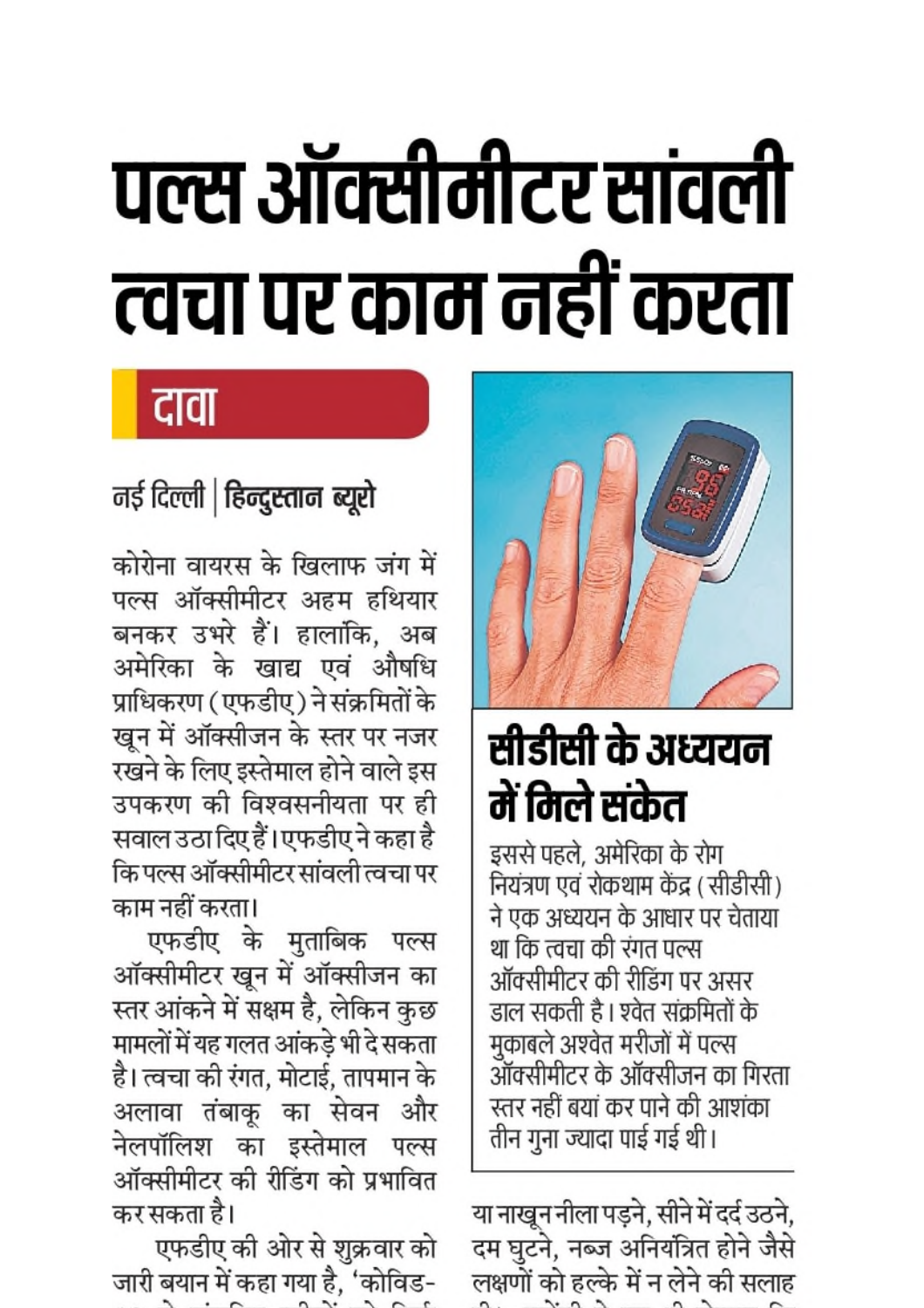# **Infection (Hindustan: 20210222)**

https://epaper.livehindustan.com/imageview\_654627\_107970406\_4\_1\_22-02- 2021 5 i 1 sf.html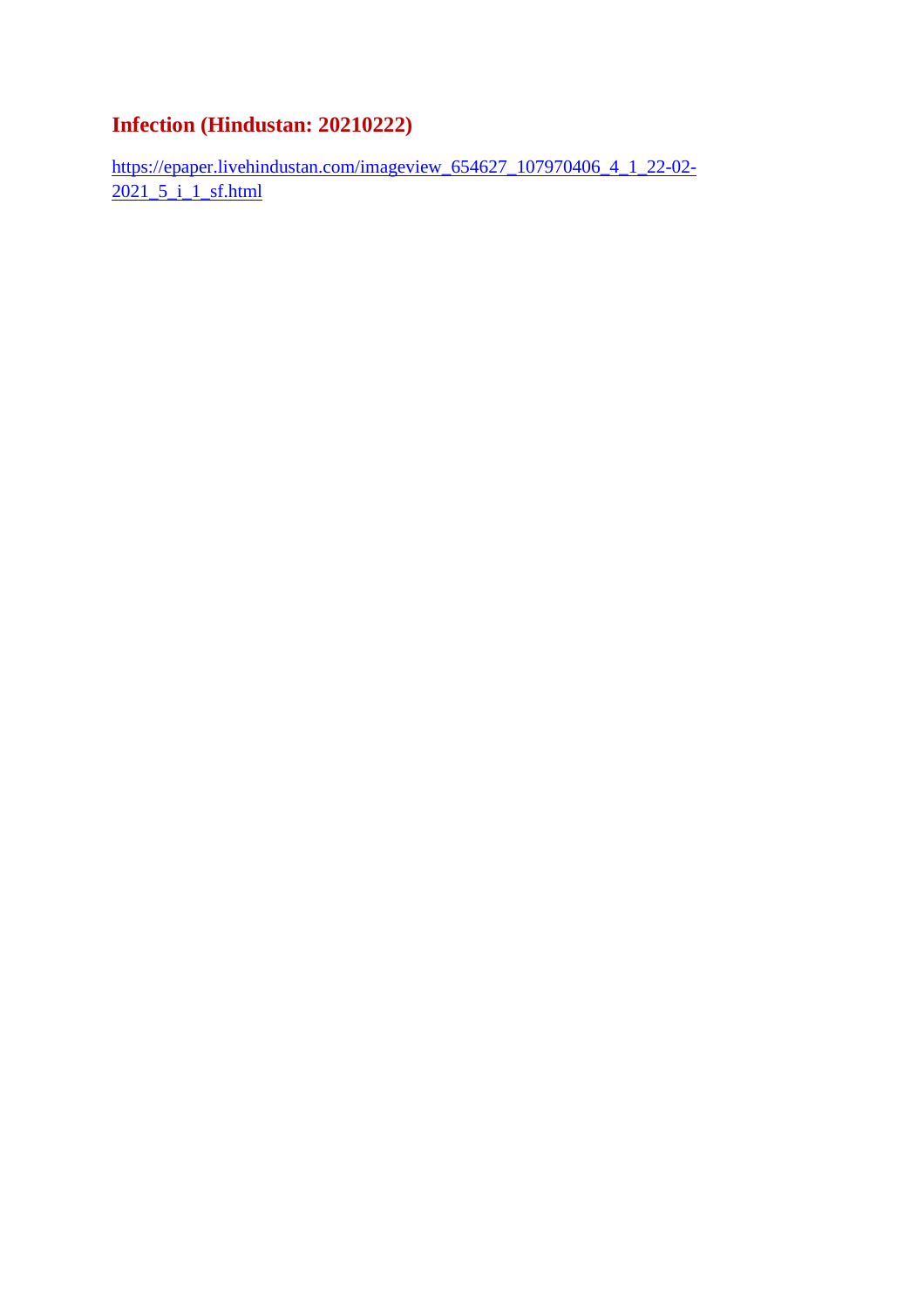# कोरोना का नया स्ट्रेन ज्यादा संक्रामकः गुलेरिया

नए स्ट्रेन के खिलाफ<br>वैक्सीन कारगर तो होगी, लेकिन उसके प्रभाव में कमी आ सकती है । टीकाकरण बहुत जरूरी है, स्वस्थ हो चुके लोगों को भी टीका लगवाना चाहिए। टीके की दोनों खुराक लेने पर ही एंटीबॉडी बन सकेगी।

–डॉ . रणदीप गुलेरिया

दोबारा संक्रमण हो सकता है। डॉ गुलेरिया ने कहा कि विशेष रूप से महाराष्ट्र में सामने आए वायरस के नए स्ट्रेन के कारण हर्ड इम्यूनिटी को हासिल करना बहुत अधिक मुश्किल होगा। ये स्ट्रेन अत्यधिक संक्रामक और खतरनाक हो सकते हैं। ऐसे में इस स्थिति में महामारी से बचाव के नियमों का पालन करना ही सबसे बड़ा उपचार साबित होगा।



# नई दिल्ली | वरिष्ट संवाददाता

भारत में कोरोना वायरस के कई नए स्ट्रेन मिले हैं। एम्स के निदेशक डॉक्टर रणदीप गुलेरिया ने आशंका जताई है कि अगर लोगों ने एहतियात नहीं बरता तो नया स्ट्रेन ज्यादा संक्रामक हो सकता है। डॉ. गुलेरिया ने कहा कि भारत में कोरोना वायरस के प्रति हर्ड इम्यूनिटी बनना एक मिथक है, क्योंकि इसके लिए 80 फीसदी आबादी में कोरोना वायरस के प्रति एंटीबॉडी बनना चाहिए, जो पूरी आबादी की सुरक्षा के लिए जरूरी है।

डॉक्टर गुलेरिया ने कहा कि रूप बदलता वायरस लोगों द्वारा वैक्सीन लेने की वजह से बनी प्रतिरोधक क्षमता को कमजोर कर सकता है, जिससे

# जांच और निगरानी बेहद जरूरी

डॉक्टर गुलेरिया ने बताया कि देश में कोरोना की जांच, संपर्क मइन आने वालों की पहचान और संक्रमितों को अलग रखने के लिए आवश्यक उपायों को फिर से लागू करने की जरूरत है । उन्होंने कहा कि लोगों मास्क पहनना चाहिए । दिल्ली